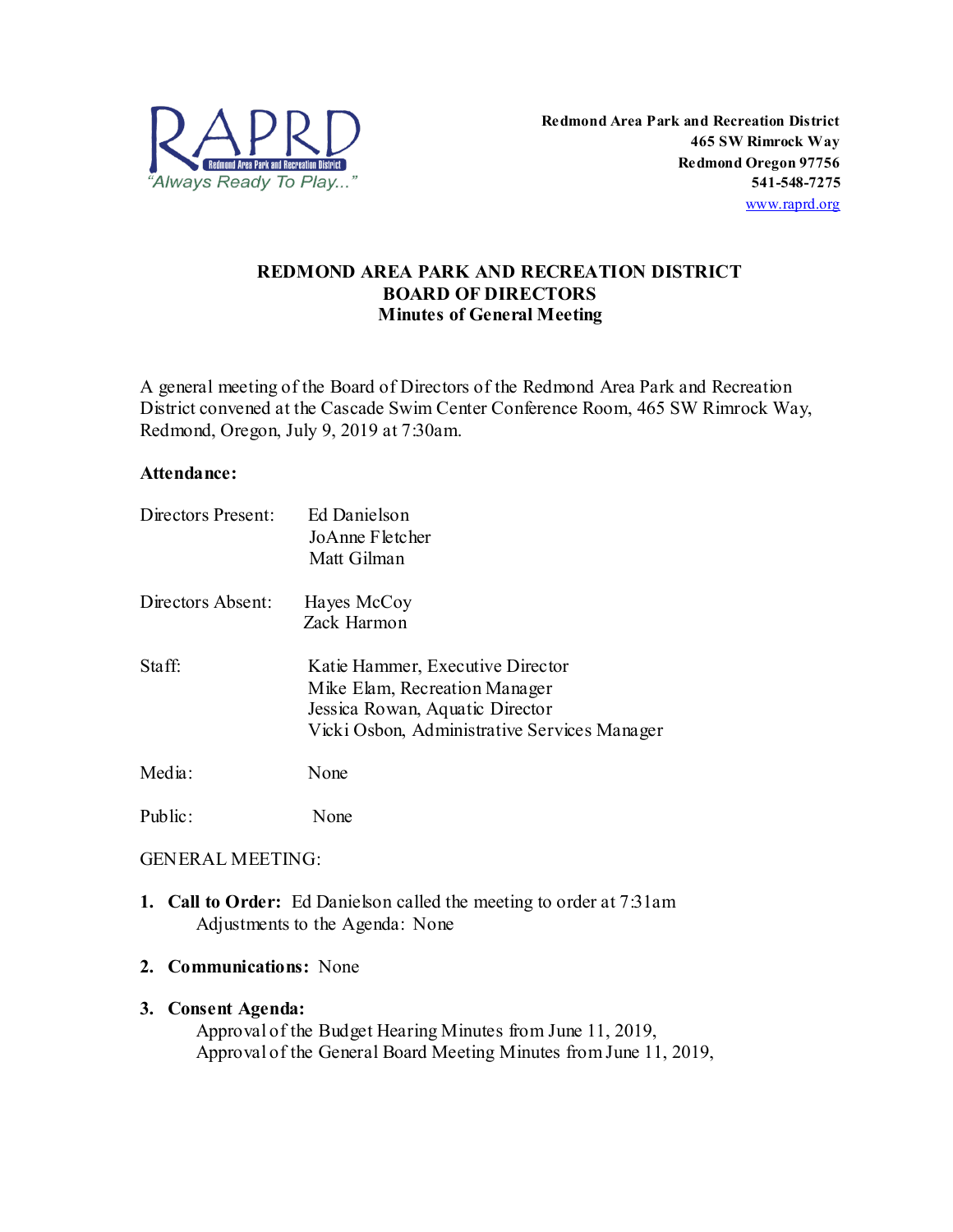Acknowledgment of Receipt of June Financial Summary: JoAnne Fletcher made a motion to approve the consent agendas as presented. Matt Gilman seconded the motion. Motion passed.

# **4. Action Agenda Items:**

### **Election of Board Officers:**

JoAnne Fletcher made a motion to appoint Hayes McCoy as Board Chair and Matt Gilman as Board Vice Chair. Ed Danielson seconded the motion. Motion passed unanimously.

#### **Approval of Resolution #1 2019/20 Appoint Board Secretary**

JoAnne Fletcher made a motion to approve resolution #1 2019/20 to appoint Ed Danielson as board secretary. Matt Gillman seconded the motion. Motion passed unanimously.

#### **Approval of Resolution #2 2019/20 Authorization of Line of Credit**

Joanne Fletcher made a motion to approve Resolution # 2019/20 authorization of line of credit. Matt Gilman seconded the motion. Motion passed unanimously.

#### **Other Business:**

## **Discussion of Board meeting day and times for 2019/20**

There was consensus from the board members present to keep the current board meeting day and time for 2019/20.

## **5. Public Comments:** None

#### **6. Board Staff Comments:**

Katie Hammer, Executive Director spoke about the Old Fashioned  $4<sup>th</sup>$  of July event. She spoke about it being a very positive experience. In total we had 41 employees and 12 volunteers work the event.

Jessica Rowan, Aquatic Director, said that the annual Jay Rowan Invitational Swim meet was held last weekend. She also said that the water polo coach for RVHS has resigned so she will be looking for a head coach and also that she is looking for an assistant coach for the RACE swim team

Mike Elam, Recreation Manager, said the Old Fashioned 4<sup>th</sup> of July was a great event. He said the fall soccer registration deadline is coming up. He also spoke about summer sports camps starting up soon too.